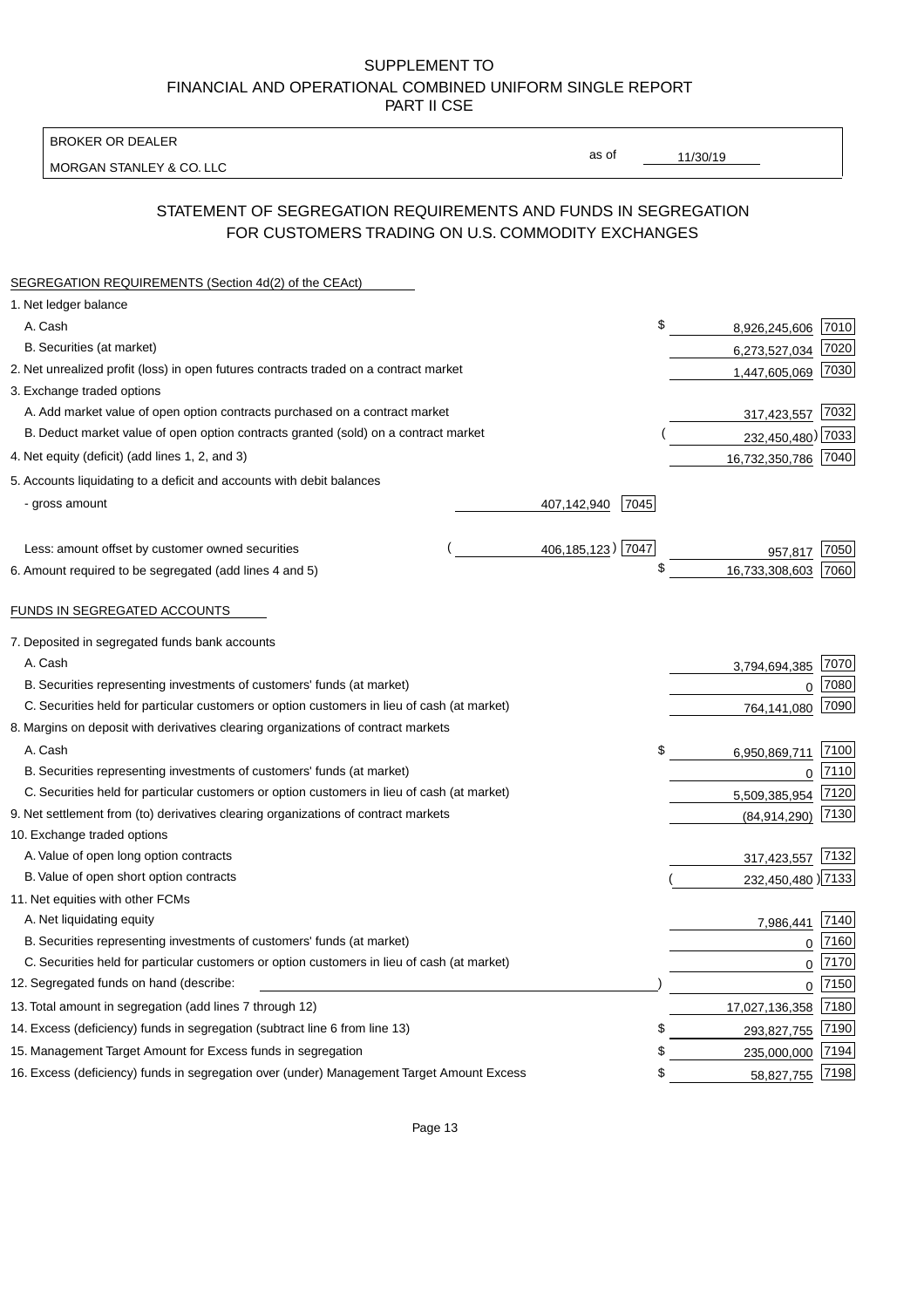| <b>BROKER OR DEALER</b>                           |                                        | as of                                                          |           |
|---------------------------------------------------|----------------------------------------|----------------------------------------------------------------|-----------|
| MORGAN STANLEY & CO. LLC                          |                                        | 11/30/19                                                       |           |
|                                                   | FOR CUSTOMERS' DEALER OPTIONS ACCOUNTS | STATEMENT OF SEGREGATION REQUIREMENTS AND FUNDS IN SEGREGATION |           |
| 1. Amount required to be segregated in accordance |                                        |                                                                |           |
| with Commission regulation 32.6                   |                                        | \$                                                             | $0$  7200 |
| 2. Funds in segregated accounts                   |                                        |                                                                |           |
| A. Cash                                           | \$                                     | $0$  7210                                                      |           |
| B. Securities (at market)                         |                                        | $0$  7220                                                      |           |
| C. Total                                          |                                        |                                                                | 7230<br>U |
| 3. Excess (deficiency) funds in segregation       |                                        |                                                                |           |
| (subtract line 2.C from line 1)                   |                                        | \$                                                             | 0 7240    |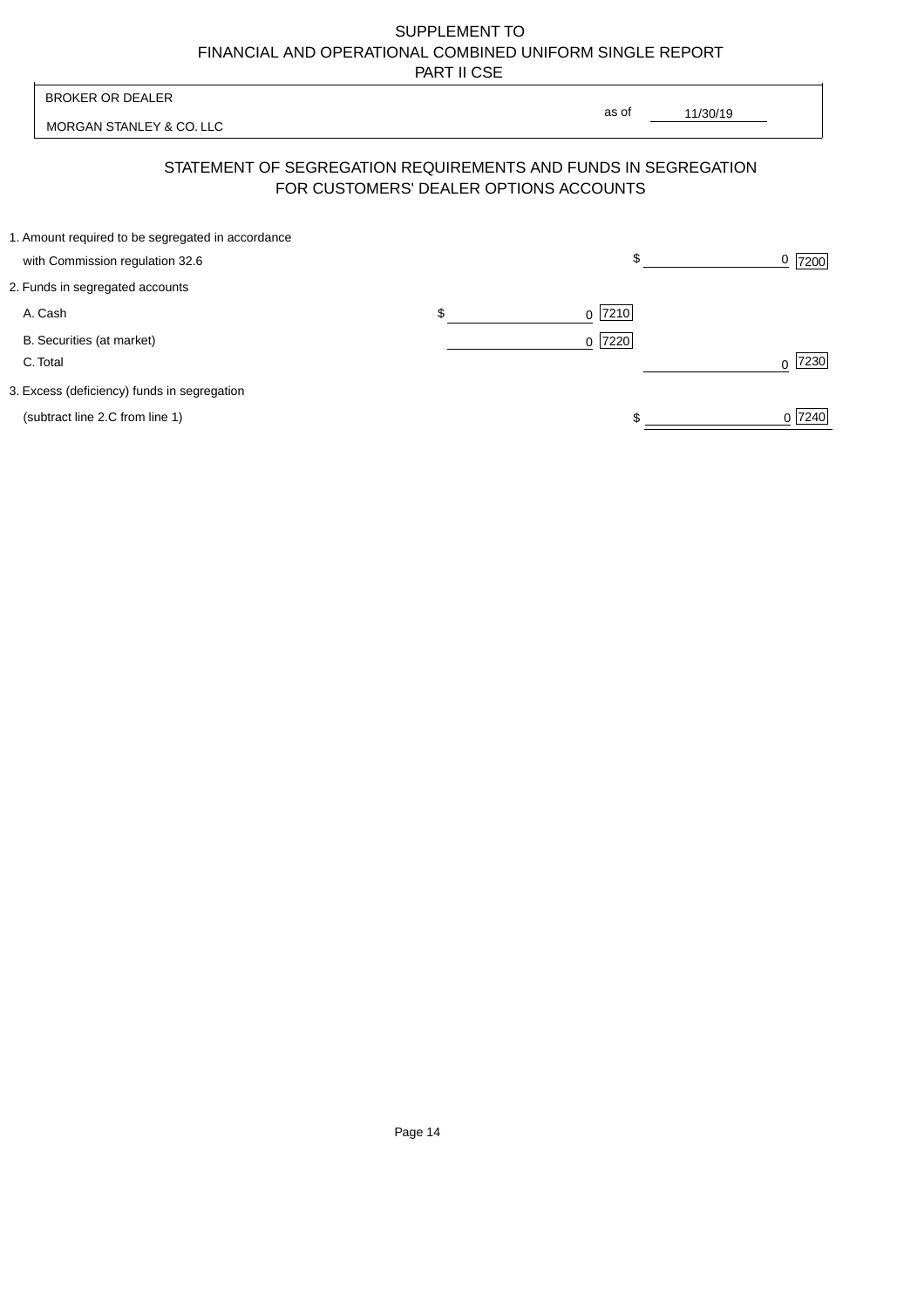PART II CSE

| BROKER OR DEALER         |       |          |
|--------------------------|-------|----------|
| MORGAN STANLEY & CO. LLC | as of | 11/30/19 |

### STATEMENT OF SECURED AMOUNTS AND FUNDS HELD IN SEPARATE ACCOUNTS PURSUANT TO COMMISSION REGULATION 30.7

#### FOREIGN FUTURES AND FOREIGN OPTIONS SECURED AMOUNTS

| Amount required to be set aside pursuant to law, rule or regulation of a foreign government<br>or a rule of a self-regulatory organization authorized thereunder |  |                     | \$<br>0             | 7305 |
|------------------------------------------------------------------------------------------------------------------------------------------------------------------|--|---------------------|---------------------|------|
| 1. Net ledger balance - Foreign Futures and Foreign Option Trading - All Customers                                                                               |  |                     |                     |      |
| A. Cash                                                                                                                                                          |  |                     | \$<br>2,480,423,128 | 7315 |
| B. Securities (at market)                                                                                                                                        |  |                     | 2,328,833,492       | 7317 |
| 2. Net unrealized profit (loss) in open futures contracts traded on a foreign board of trade                                                                     |  |                     | 431,917,659         | 7325 |
| 3. Exchange traded options                                                                                                                                       |  |                     |                     |      |
| A. Market value of open option contracts purchased on a foreign board of trade                                                                                   |  |                     | 6,738,536           | 7335 |
| B. Market value of open contracts granted (sold) on a foreign board of trade                                                                                     |  |                     | (8,480,206)         | 7337 |
| 4. Net equity (deficit) (add lines 1. 2. and 3.)                                                                                                                 |  |                     | \$<br>5,239,432,609 | 7345 |
| 5. Accounts liquidating to a deficit and accounts with                                                                                                           |  |                     |                     |      |
| debit balances - gross amount                                                                                                                                    |  | 7351<br>134,462,727 |                     |      |
| Less: amount offset by customer owned securities                                                                                                                 |  | 133,147,709) 7352   | 1,315,018           | 7354 |
| 6. Amount required to be set aside as the secured amount - Net Liquidating Equity Method (add lines 4 and 5)                                                     |  |                     | \$<br>5,240,747,627 | 7355 |
| 7. Greater of amount required to be set aside pursuant to foreign jurisdiction (above) or line 6.                                                                |  |                     | \$<br>5,240,747,627 | 7360 |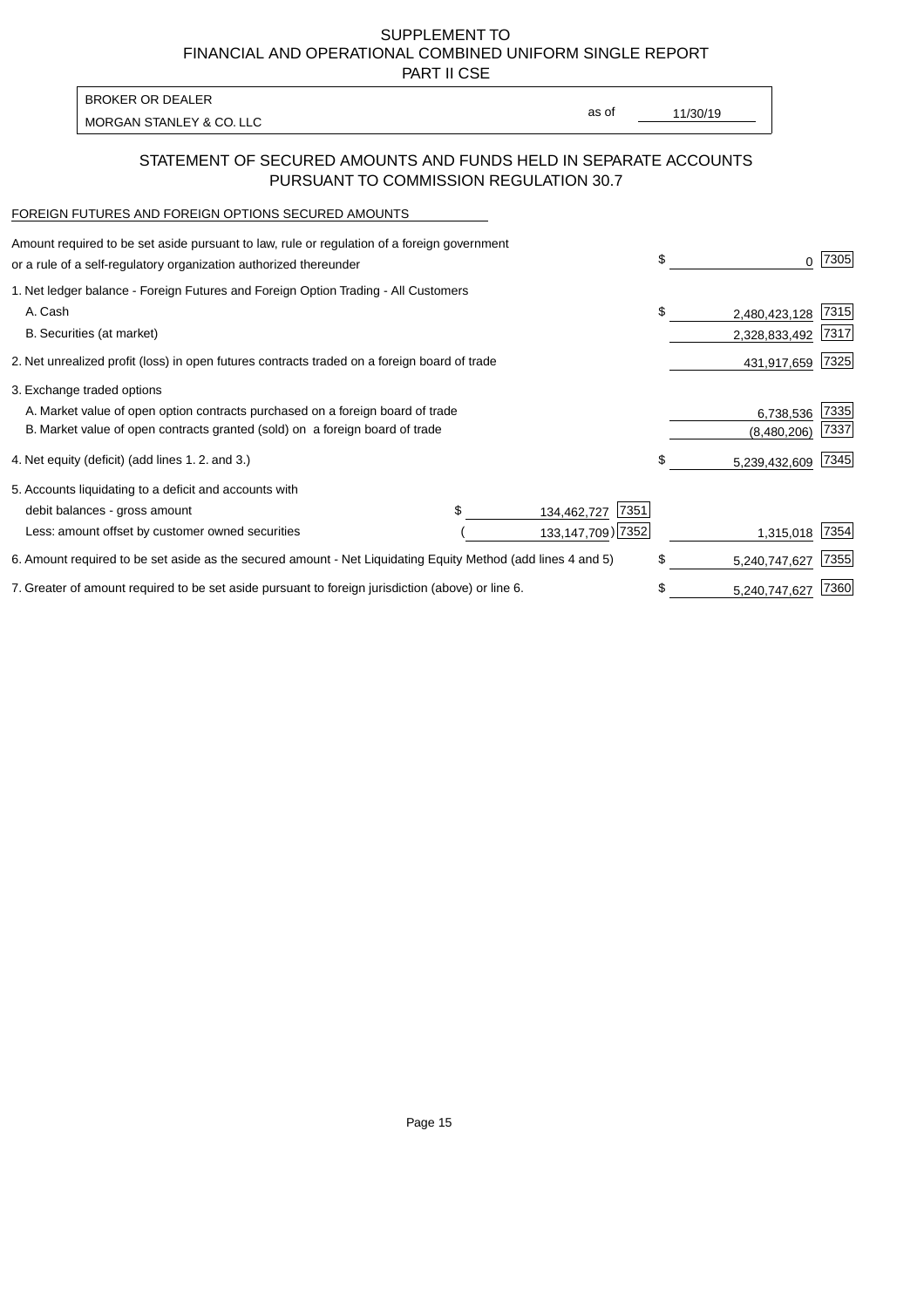BROKER OR DEALER

MORGAN STANLEY & CO. LLC

11/30/19 as of

## STATEMENT OF SECURED AMOUNTS AND FUNDS HELD IN SEPARATE ACCOUNTS PURSUANT TO COMMISSION REGULATION 30.7

## FUNDS DEPOSITED IN SEPARATE REGULATION 30.7 ACCOUNTS

| 1. Cash in banks                                                                       |      |                                 |      |                       |
|----------------------------------------------------------------------------------------|------|---------------------------------|------|-----------------------|
| A. Banks located in the United States                                                  | \$   | 197,528,701                     | 7500 |                       |
| B. Other banks qualified under Regulation 30.7                                         |      |                                 |      |                       |
| Name(s):                                                                               | 7510 | 514,222,644 7520 \$             |      | 711,751,345 7530      |
| 2. Securities                                                                          |      |                                 |      |                       |
| A. In safekeeping with banks located in the United States                              | \$   | 502,964,094 7540                |      |                       |
| B. In safekeeping with other banks qualified under Regulation 30.7                     |      |                                 |      |                       |
| Name(s):                                                                               | 7550 | $0$  7560                       |      | 502,964,094 7570      |
| 3. Equities with registered futures commission merchants                               |      |                                 |      |                       |
| A. Cash                                                                                | \$   | 8,139,589                       | 7580 |                       |
| <b>B.</b> Securities                                                                   |      | 0                               | 7590 |                       |
| C. Unrealized gain (loss) on open futures contracts                                    |      | (661, 356)                      | 7600 |                       |
| D. Value of long option contracts                                                      |      | $0$ 7610                        |      |                       |
| E. Value of short option contracts                                                     |      | $0)$ 7615                       |      | 7,478,233 7620        |
| 4. Amounts held by clearing organizations of foreign boards of trade                   |      |                                 |      |                       |
| Name(s):                                                                               | 7630 |                                 |      |                       |
| A. Cash                                                                                | \$   | 0                               | 7640 |                       |
| <b>B.</b> Securities                                                                   |      | $0$ 7650                        |      |                       |
| C. Amount due to (from) clearing organizations - daily variation                       |      | 0                               | 7660 |                       |
| D. Value of long option contracts                                                      |      | $0$ 7670                        |      |                       |
| E. Value of short option contracts                                                     |      | $0$ ) 7675                      |      | $0^{7680}$            |
| 5. Amounts held by members of foreign boards of trade<br>Name(s):                      | 7690 |                                 |      |                       |
| A. Cash                                                                                | \$   | 1,953,371,949 7700              |      |                       |
| <b>B.</b> Securities                                                                   |      | 1,825,869,398 7710              |      |                       |
| C. Unrealized gain (loss) on open futures contracts                                    |      | 432,579,015 7720                |      |                       |
| D. Value of long option contracts                                                      |      | 6,738,536 7730                  |      |                       |
| E. Value of short option contracts                                                     |      | $(8,480,206)$ <sup>[7735]</sup> |      | 7740<br>4,210,078,692 |
| 6. Amounts with other depositories designated by a foreign board of trade<br>Name(s):  | 7750 |                                 |      | $0$ 7760              |
| 7. Segregated funds on hand (describe:                                                 |      |                                 |      | 0 7765                |
| 8. Total funds in separate section 30.7 accounts                                       |      |                                 | Φ    | 5,432,272,364 7770    |
| 9. Excess (deficiency) set Aside Funds for Secured Amount (subtract Line 7 Secured     |      |                                 |      |                       |
| Statement page 15 from Line 8)                                                         |      |                                 | \$   | 191,524,737 7380      |
| 10. Management Target Amount for Excess funds in separate section 30.7 accounts        |      |                                 | \$   | 140,000,000 7780      |
| 11. Excess (deficiency) funds in separate 30.7 accounts over (under) Management Target |      |                                 | \$   | 51,524,737 7785       |